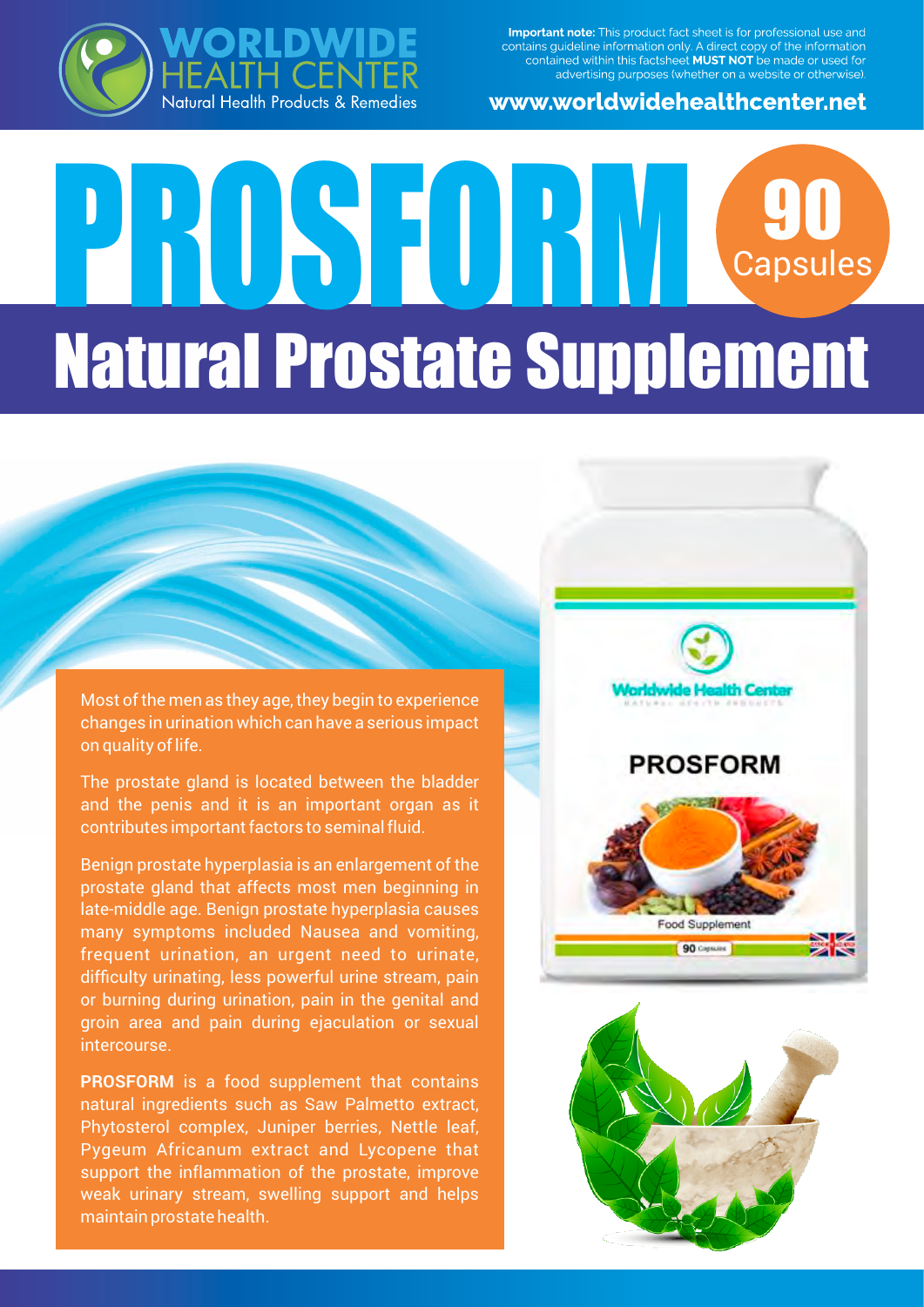## **PRODUCT INFORMATION**

#### **Each capsule provides:**

Phytosterol complex – 111 mg Saw palmetto powder – 110 mg Juniper berries – 110 mg Nettle leaf powder – 105 mg Pygeum Africanum extract – 10 mg Lycopene extract  $-5$  mg

**Ingredients:** capsule shell: hydroxypropyl methylcellulose (HPMC), tomato extract (5% lycopene), phytosterols powder (95%) (**Soy**), Nettle leaf (*Urtica dioica*) powder, saw palmetto (*Serenoa repens*) powder, Juniper berries powder, anti-caking agent: silicon dioxide, pygeum africanum extract bark 30:1 **Allergy Advice:** for allergens, see ingredients in **bold.**

**Directions:** Take 1 capsule per day with food or water or as advised.

#### **CAUTION:**

- $\checkmark$  Do not exceed the recommended daily intake.
- $\checkmark$  Food supplements should not be used as a substitute for a varied diet and healthy lifestyle.
- $\checkmark$  Consult your doctor before taking supplements or changing your diet.

**\*These statements have not been evaluated by the FDA or EFSA. This product is not intended to diagnose, treat, cure or prevent any disease.**

### **SYMPTOMS OF PROSTATITIS**

- $\checkmark$  Nausea and vomiting
- $\checkmark$  Frequent urination
- $\checkmark$  An urgent need to urinate
- $\checkmark$  Difficulty urinating
- $\checkmark$  Less powerful urine stream
- $\checkmark$  Pain or burning during urination
- $\checkmark$  Pain in the genital and groin area
- $\checkmark$  Pain during ejaculation or sexual intercourse



#### **FREE FROM**

- $\checkmark$  Artificial colours
- $\checkmark$  Flavours
- $\checkmark$  Sugar
- $\checkmark$  Wheat
- $\checkmark$  Preservatives
- $\checkmark$  Dairy products
- $\checkmark$  Gluten
- $\times$  FOS
- $\checkmark$  GM ingredients